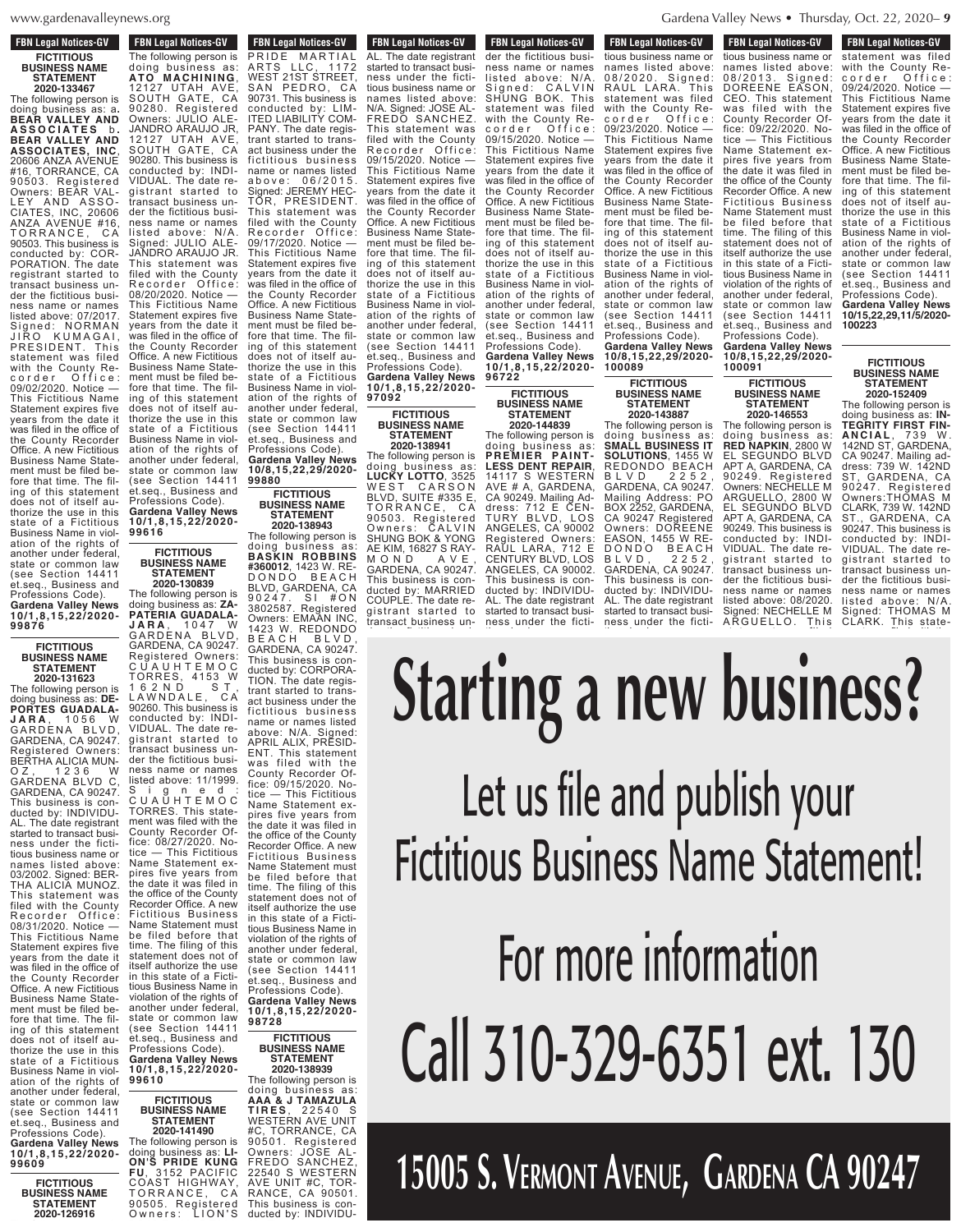**FBN Legal Notices-GV** 

**COLARGE TO SHOW SHOW** ment was filed with the County Recorder Office: 10/01/2020. Notice — This Fictitious Name Statement expires five years from the date it was filed in the office of the County Recorder Office. A new Fictitious Business Name Statement must be filed before that time. The filing of this statement does not of itself authorize the use in this state of a Fictitious Business Name in violation of the rights of another under federal, state or common law (see Section 14411 et.seq., Business and Professions Code). **Gardena Valley News 10/15,22,29,11/5/2020- 100225**

#### **FICTITIOUS BUSINESS NAME STATEMENT 2020-148494**

The following person is doing business as: **BLESSED HANDZ C L E A N I N G S E R - VICES**, 44159 BEGO-NIA STREET, LAN-CASTER, CA 93535. Registered Owners: TAKIRAH K. WILSON PATTON, 44159 BE-GONIA STREET, LAN-CASTER, CA 93535. This business is conducted by: INDIVIDU-AL. The date registrant started to transact business under the fictitious business name or names listed above: N/A. Signed: TAKIRAH K. WILSON PATTON. This statement was filed with the County<br>Recorder Office: Recorder Office: 09/28/2020. Notice — This Fictitious Name Statement expires five years from the date it was filed in the office of the County Recorder Office. A new Fictitious Business Name State ment must be filed before that time. The filing of this statement does not of itself authorize the use in this state of a Fictitious Business Name in violation of the rights of another under federal, state or common law (see Section 14411 et.seq., Business and Professions Code).

**Gardena Valley News 10/15,22,29,11/5/2020- 98726**

### **FICTITIOUS BUSINESS NAME STATEMENT 2020-148498**

The following person is doing business as: a**. G L O B A L L E G A L CONSULT** b**. GLOB-AL REALTORS**, 10523 CIMARRON STREET, LOS ANGELES, CA 90047. Registered Owners: ADENIKE O M OLOLA, 1 0 5 2 3 CIMARRON STREET, LOS ANGELES, CA 90047. This business is conducted by: INDI-VIDUAL. The date registrant started to transact business under the fictitious business name or names<br>listed above: N/A. listed above: Signed: ADENIKE OMOLOLA. This statement was filed with the County Recorder Office: 09/28/2020. Notice — This Fictitious Name Statement ex-

pires five years from the date it was filed in

QUENT ASSESS DEFAULT UNDER A **FBN Legal Notices-GV THE DATE CALCULATE IN EXAMPLE 25 IN EXAMPLE 25 IN EXAMPLE 25 IN EXAMPLE 25 IN EXAMPLE 25 IN EXAMPLE 25 IN EXAMPLE 25 IN EXAMPLE 25 IN EXAMPLE 25 IN EXAMPLE 25 IN EXAMPLE 25 IN EXAMPLE 25 IN EXAMPLE 25 IN EXAMPLE 25 IN EXA** the office of the County Recorder Office. A new Fictitious Business Name Statement must be filed before that time. The filing of this statement does not of itself authorize the use in this state of a Fictitious Business Name in violation of the rights of another under federal, state or common law (see Section 14411 et.seq., Business and Professions Code). **Gardena Valley News 10/15,22,29,11/5/2020- 98724**

**Legal Notices-GV** 

Legal Nutices-GV

MENT AND CLAIM OF LIEN. YOU ARE IN

NOTICE OF DELIN-

**STATEMENT OF ABANDONMENT OF USE OF FICTITIOUS BUSINESS NAME**

## **File No. 2020-148128** File No: 2019-155177 Date Filed: 06/08/2020. Name of Business: **FOUNDATION TECH**  $C$  **ONSTRUCTION** 25520 AVENUE STAN-FORD, VALENCIA, CA  $91355.$  Registered Owner(s): BACK-BREAKER,INC., 23707 STAGECOACH WAY, VALENCIA, CA 91354. This business was conducted by: CORPORA-TION. Signed: WYATT SWEITZER, CEO. This statement was filed with the County Clerk of LOS ANGELES County on 09/28/2020. **Gardena Valley News 10/15,22,29,11/5/2020-**

## **FICTITIOUS BUSINESS NAME STATEMENT 2020-145331**

**100224**

The following person is doing business as: **SOCAL HOME NET-W O R K** , 1 2 2 4 W . 130TH ST, GARDENA, CA 90247. Mailing address: 1224 W. 130TH ST, GARDENA, CA 90247. Registered Owners: MAYAN PA-TEL, 1224 W. 130TH ST., GARDENA, CA 90247. This business is conducted by: INDI-VIDUAL. The date registrant started to transact business under the fictitious business name or names listed above: N/A. Signed: MAYAN PA-TEL. This statement was filed with the County Recorder Office: 09/28/2020. Notice — This Fictitious Name Statement ex-<br>pires five years from the date it was filed in the office of the County Recorder Office. A new Fictitious Business Name Statement must be filed before that time. The filing of this statement does not of itself authorize the use in this state of a Fictitious Business Name in violation of the rights of another under federal, state or common law (see Section 14411 et.seq., Business and Professions Code). **Gardena Valley News 10/15,22,29,11/5/2020- 100226**

# **Legal Notices-GV**

figure prior to sale. The OWNERS ASSOCI- $AP N \cdot 6115 - 009 - 051$ Trustee Sale No.:2019- 1261 Title Order No: 1285059cad Reference No: GLEN137 NOTICE OF TRUST-EE'S SALE UNDER A<br>NOTICE OF A NO-TICE OF DELIN-

Q U E N T ASSESSES

claimant: GLEN-BROOK TERRACE

QUENT ASSESS-MENT DATED 4/22/2019. UNLESS YOU TAKE ACTION TO PROTECT YOUR PROPERTY, IT MAY BE SOLD AT A PUB-LIC SALE. IF YOU NEED AN EXPLANA-TION OF THE NATURE OF THE P R O C E E D I N G AGAINST YOU, YOU SHOULD CONTACT A LAWYER. Notice is hereby given that on 10/29/2020 at 11:00 AM, S.B.S. Lien Ser-As the duly appointed Trustee under and pursuant to Notice of Delinquent Assessment, recorded on 4/25/2019, as Docum e n t N o . ment<br>
20190371324, Book, Page , of Official Records in the Office of the Recorder of Los Angeles County, California, The original owner: Ericka Rhyne The purported new owner Ericka Rhyne WILL SELL AT PUB-LIC AUCTION TO THE HIGHEST BIDDER payable at time of sale in lawful money of the United States, by a cashier's check drawn by a State or national bank, a check drawn by a state or federal credit union, or a check drawn by state or federal savings and loan association, savings association, or a savings bank specified in section 5102 of the Financial Code and authorized to do business in this state.): BE-HIND THE FOUNTAIN LOCATED IN CIVIC CENTER PLAZA, 400 CIVIC CENTER PLAZA, POMONA, CA 91766 All right, title and interest under said Notice of Delinquent Assessment in the property situated in said County, as more fully described on the above referenced assessment lien. The street address and other common designation, if any of the real property described above is purported to be: 1335 W 139th street # 137 Gardena CA 90247 aka 1335 W 139th Street # 137 Los<br>Angeles, CA 90247. The undersigned Trustee disclaims any liability for any incorrectness of the street address and other common designation, if any, shown herein. Said sale will be made, but without covenant or warranty, express or implied, regarding title, possession, or encumbrances, to pay the remaining principal sum due under said Notice of Delinquent Assessment, with interest thereon, as provided in said notice, advances, if any, estimated fees, charges, and expenses of the Trustee, to wit: \$7,307.01 Accrued interest and additional advances, if any, will increase this

**Legal Notices-GV** Legal Nutres-GV ATION under said Notice of Delinquent Assessment heretofore executed and delivered to the undersigned a written Notice of Default and Election to Sell Under Notice of Delinquent Assessment and Claim of Lien. The undersigned caused said Notice of Default and Election to Sell to be recorded in the county where the real property is located and more than three months have elapsed since such recordation. NOTICE TO POTEN-TIAL BIDDERS: If you are considering bidding on this property liyou should understand that there are risks involved in bidding at a trustee auction. You will be bidding on a lien, not on the property itself. Placing the highest bid at a trustee auction does not automatically entitle you to free and clear ownership of the property. You should also be aware that the lien being auctioned off may be a junior lien. If you are the highest bidder at the auction, you are or may be responsible for paying off all liens senior to the lien being auctioned off, before you can receive clear title to the property. You are encouraged to investigate the existence, priority, and size of outstanding liens that may exist on this property by contacting the county recorder's office or a title insurance company, either of which may charge you a fee for this information. consult either of these resources, you should be aware that the same lender may hold more than one mortgage or deed of trust on the property. NOTICE TO PROPERTY OWNER: The sale date shown on this notice of sale may be postponed one or more times by the mortgagee, beneficiary, trustee, or a court, pursuant to Section 2924g of the California Civil Code. The law requires that information about trustee sale postponements be made available to you and to the public, as a courtesy to those not present at the sale. If .<br>you wish to learn whether your sale date has been postponed, and, if applicable, the rescheduled time and date for the sale of this property, you may call FOR SALE INFORMA-TION, PLEASE CALL (855)986-9342, or visit this Internet Web site www.superiordefault.co m using the file number assigned to this case 2019-1261 Information about postponements that are very short in duration or that occur close in time to the scheduled sale may not immediately be reflected in the telephone information or on the Internet Web site. The best way to verify postponement information is to attend the scheduled sale. THE PROPERTY IS BEING SOLD SUB-

JECT TO THE NINETY

cegal Nutries-GV **Legal Notices-GV** Legal Nutrices-GV JECT TO THE NINETY DAY RIGHT OF RE-<br>DEMPTION CON-DEMPTION CON-TAINED IN CIVIL CODE SECTION 5 7 1 5 ( b ). PLEASE NOTE THAT WE ARE A DEBT COLLECTOR AND ARE ATTEMPT-ING TO COLLECT A DEBT AND ANY IN-FORMATION WE OB-TAIN WILL BE USED FOR THAT PURPOSE. Date: 9/23/2020. S.B.S LIEN SERVICES 31194 La Baya Drive, Suite 106, Westlake Village, California, 91362. By: Annissa Young, Sr. Trustee Young, Sr. Trustee<br>Sale Officer (10/8/20, 10/15/20, 10/22/20 | TS#2019-1261 SDI-19542)

**Gardena Valley News 10/8,15,22/2020-99884**

## **NOTICE OF PETITION TO ADMINISTER ESTATE OF BONNY RAY HENDERSON aka BONNY R. HENDERSON aka BONNY HENDERSON**

Case No.

20AVPB00229 To all heirs, beneficiaries, creditors, contingent creditors, and persons who may otherwise be interested in the will or estate, or both, of BONNY RAY HENDERSON aka BONNY R. HENDER-SON aka BONNY HENDERSON<br>HENDERSON<br>A PETITION FOR A PETITION FOR PROBATE has been filed by Darrell K. Downs in the Superior Court of California, County of LOS A N G E L E S . THE PETITION FOR PROBATE requests that Darrell K. Downs be appointed as personal representative to administer the estate of the decedent. THE PETITION requests authority to ad-

minister the estate under the Independent Administration of Estates Act. (This authority will allow the personal representative to take many actions without obtaining court approval. Before taking certain very important actions, however, the personal representative will be required to give notice to interested persons unless they have waived notice or consented to the proposed action.) The independent administration authority will be granted unless an interested person files an objection to the petition and shows good cause why the court

should not grant the authority. A HEARING on the petition will be held on Dec. 31, 2020 at 10:30 AM in Dept. No. A-12 located at 42011 4TH ST WEST, LAN-CASTER CA 93534. IF YOU OBJECT to the granting of the petition, you should appear at the hearing and state your objections or file written objections with the court before the hearing. Your appearance may be in person or by your attorney.

IF YOU ARE A CRED-ITOR or a contingent creditor of the decedent, you must file<br>

**Legal Notices-GV** 

#### timely filed, the court may grant the petition without a hearing. **NOTICE OF HEARING Torrance, CA 90503** A copy of this Order to Show Cause shall be published at least once your claim with the court and mail a copy to the personal representative appointed by the court within the later of either (1) four months from the date of first issuance of letters to a general personal representative, as defined in section 58(b) of the California Probate Code, or (2) 60 days from the date of mailing or personal

each week for four successive weeks prior to the date set for hearing on the petition in the following newspaper of general circulation, printed in this county: Gardena Valley News DATE: SEP 30, 2020 delivery to you of a notice under section 9052 of the California Probate Code. Other California statutes and legal authority may affect your rights as a creditor. You may want to consult with an attorney

knowledgeable in California law. YOU MAY EXAMINE the file kept by the court. If you are a person interested in the estate, you may file with the court a Request for Special Notice (form DE-154) of the filing of an inventory and appraisal of estate assets or of any petition or account as provided in Probate Code section 1250. A Request for Special Notice form is available from the court clerk.

of Trust Dated March 29, 2019. Unless you take action to protect your property, it may **Attorney for petition-KEVIN L VON TUN-**

**GELN ESQ SBN 157713 THOMPSON VON TUNGELN APC**

**er:**

963 W AVENUE J LANCASTER CA 9 3 5 3 4 CN972548 HENDER-SON Oct 8,15,22, 2020 **Gardena Valley News 1 0 / 8 , 1 6 , 2 2 / 2 0 2 0 - 1 0 0 0 8 5**

## **ORDER TO SHOW CAUSE FOR CHANGE OF NAME CASE NO.**

**20TRCP00216** TO ALL INTERESTED PERSONS: Petitioner: BENNETH I. OKORIE and WINIFRED C.O EZENWA filed a petition with this court for a decree changing names as follows: a) C H U K W U E B U K A CHARLES CHIMEZIE to CHUKWUEBUKA CHARLES OKORIE b) KENENNA VICTOR CHIMEZIE to KEN-ENNA VICTOR OKOR-IE c) UCHECHUKWU KEVIN CHIMEZIE to UCHECHUKWU KEV-IN OKORIE d) TO-BECHUKWU HENRY CHIMEZIE to TO-BECHUKWU HENRY OKORIE.

THE COURT OR-DERS that all persons interested in this matter shall appear before this court at the hearing indicated below to show cause, if any, why the petition for change of name should not be granted. Any person objecting to the name changes described above must file a written objection that includes the reasons for the objection at least two court days before the matter is scheduled to be heard and must appear at the hearing to show cause why the petition should not be granted. If no<br>written objection is

#### denavalleynews.org www.gardenavalleynews.org when  $\mathcal{L}_{\mathbf{S}}$

**Legal Notices-GV** 

Legal Nutles-GV

**11/20/2020 8:30 a.m., Dept. M Superior Court of California County of Los Angeles 825 Maple Avenue**

DEIRDRE HILL Judge of the

**100096**

Superior Court **Gardena Valley News 10/8,15,22,29/2020-**

Trustee's Sale No. 20- 100245 Attention Recorder: The following reference to an attached summary is only applicable to notice(s) mailed to the trustor. note: There is a summary of the information in this document attached Notice of Trustee's Sale. You are in default under a Deed

be sold at a public sale. If you need an explanation of the nature of the proceedings against you, you should contact a lawyer. On November 6, 2020 at 11:00 a.m., C&H Trust Deed Service, as duly appointed or substituted Trustee, under the certain Deed of Trust executed by Braubert S. Andres, An IndividuaL, as Trustor, to secure obligations in favor of Secured In-<br>come Group, Inc., A come Group, Inc. California Corporation, as the original Beneficiary(ies), and recorded on 04/12/2019 as Instrument No. 2019- 0326558 in Book xxx, Page xxx in Official Records in the Office of the Recorder of Los Angeles County, California. Will sell at public auction to the highest bidder for cash, or cashier's check, (payable at the time of sale in lawful money of the United States by cash, a cashier's check drawn by a state or national bank, a state or federal credit union, or a state or federal savings and loan association, or savings bank specified in section 5102 of the Financial Code and authorized to business in this state) (Cashier's checks must be directly payable to "C&H Trust Deed Service") Behind the Fountain Located In Civic Center Plaza Located AT 400 Civic Center Plaza, Pomona, California all right, title and interest conveyed to and now held by it under said Deed of Trust in and to the following described real property situated in the aforesaid County and State, to wit: As more fully described in said Deed of Trust The

**Legal Notices-GV Eugen** Numbes-GV

Deed of Trust The street address or other common designation of the above-described property is purported to be 1944 Marine Avenue Gardena, California 90249 Assessor's Parcel No. 4063-005-023 The undersigned Trustee disclaims any liability for any incorrectness of the street address and/or other common designation, if any, shown hereinabove.. Said sale will be made, but without covenant or warranty, express or implied, regarding title, possession, or encumbrances, to pay the remaining principal sum of the note(s) secured by said Deed of Trust, with interest thereon, as provided in said note(s), advances, if any, under the terms of the Deed of Trust, estimated fees, charges and expenses of the trustee and of the trusts created by said Deed of Trust, to wit: Said property is being sold for the express purpose of paying the obligations secured by said Deed of Trust, including fees and expenses of sale. The total amount of the unpaid principal balance, interest thereon, together with reasonable estimated costs, expenses and advances at the time of the initial publication of the Notice of Trustee's Sale is estimated to be \$99,610.68. The beneficiary under said Deed of Trust heretofore executed and delivered to the undersigned a written Declaration of Default and Demand for Sale, and a written Notice of Default and Election to Sell. The undersigned Trustee, or predecessor Trustee, has caused said Notice of Default and Election to Sell to be recorded in the county where the real property is located and more than three months have elapsed since such recordation. Notice to Potential Bidders: If you are considering bidding on this property lien, you should understand that there are risks involved in bidding at a trustee auction. You will be bidding on a lien, not on the property itself. Placing the highest bid at a trustee auction does not automatically entitle you to free and clear ownership of the property. You should also be aware that the lien being auctioned off may be a junior lien. If you are the highest bidder at the auction, you are or may be responsible for paying off all liens senior to the lien being auctioned off, before you can receive clear title to the property. You are encouraged to investigate the existence, priority, and size of outstanding liens that may exist on this property by contacting the county recorder's office or a title insurance company, either of which may charge you a fee for this in-